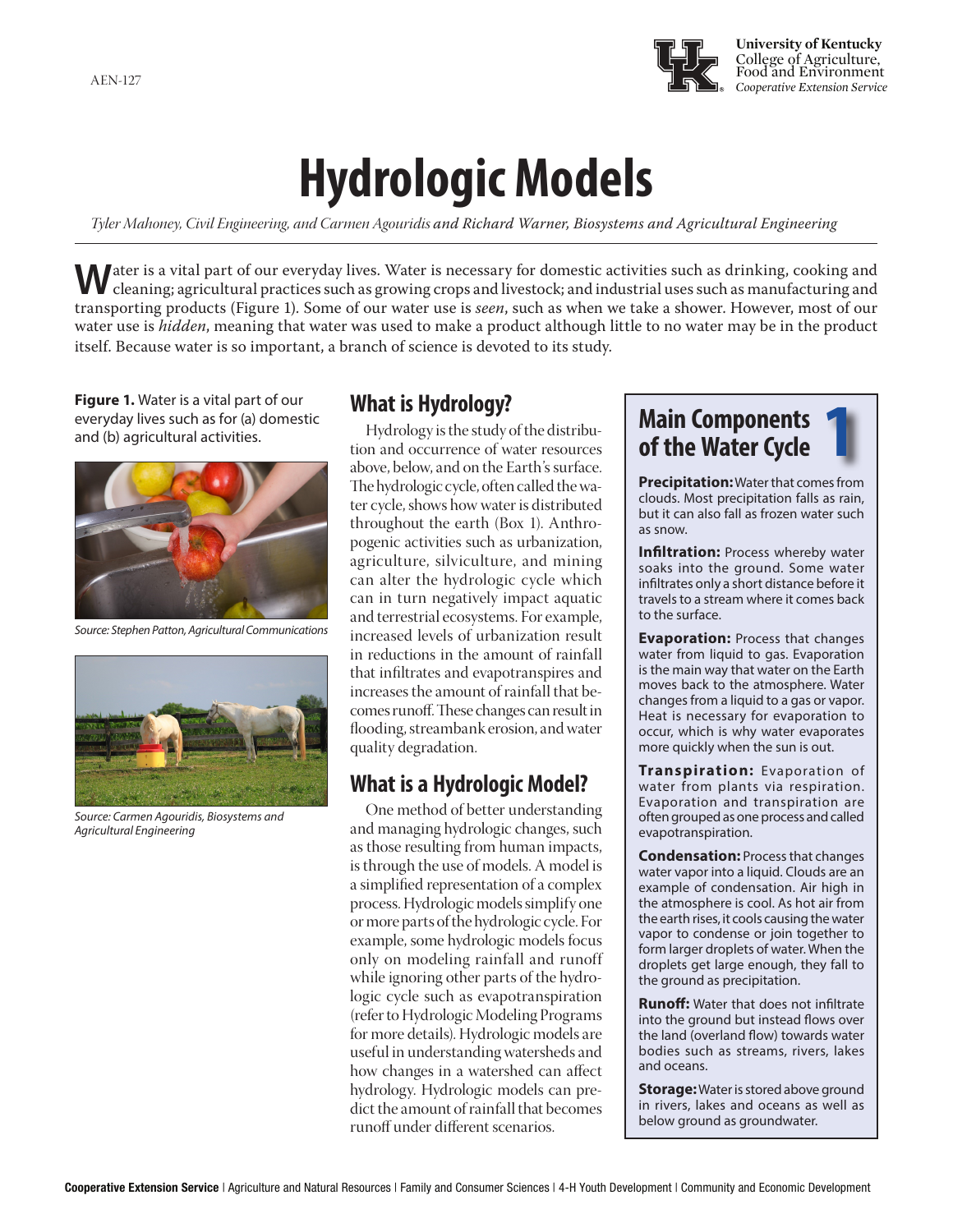# **Why are Hydrologic Models Important?**

Hydrologic models can help us better understand how human activity can impact a watershed. For example, as urbanization increases in a watershed, the amount of impervious land (e.g. roads, sidewalks, parking lots and buildings) also increases (Figure 2). Lands that are impervious do not let water soak into the ground meaning less rainfall is infiltrated and more becomes runoff (Box 2). Hydrologic models help engineers and planners estimate the increase in runoff volumes and peak flows that will most likely occur with a change in land use. This type of information is important in designing methods (e.g. detention basins) to reduce the impacts of such hydrologic changes.

# **Common Hydrologic Model Inputs**

Hydrologic models vary in complexity meaning the number of model inputs required also varies from a few to many. For hydrologic models focused solely on rainfall-runoff relationships, common model inputs include watershed area, curve number (CN), time of concentration  $(t_c)$ , and dimensionless unit hydrograph shape.

## Watershed Area

To create a hydrologic model, one of the fundamental inputs is watershed area. A watershed is an area of land where all of the rainfall that falls on it drains to a common outlet. Watersheds can range in size from less than 1 to over a million square miles. Streams are often the low points in watersheds meaning runoff flows to streams as a result of gravity. Topography or land elevation typically divides one watershed from another.

#### Curve Number

A commonly used method to estimate runoff is the Natural Resources Conservation Service (NRCS) Curve Number Method. CNs are a means of expressing how much rainfall becomes runoff. Higher CNs (up to 100) indicate that more rainfall becomes runoff. Lower CNs indicate that more rainfall is intercepted, infiltrated and stored. Table 1 contains typical CNs used in urban areas. These CNs were developed using the assumption that yards and landscapes in urban areas behave in a hydrologically similar manner as pastures. Assumptions were also made on the percentage of impervious area associated with each urban land use.

**Figure 2.** Flooding is an issue in urban watersheds as less rainfall can soak into the ground.



# **Hydrograph**



A hydrograph is a chart that shows the change in water discharge or stream flow over time. When rain falls on a watershed, some of the rain infiltrates into the ground and some undergoes evapotranspiration. The remainder becomes runoff.

Urbanization directly affects the amount and rate at which runoff reaches a stream. Prior to development, most of the rainfall soaked into the ground. Relatively little runoff reached the streams, and what did required a longer travel time or time of concentration. Smaller runoff volumes and longer times of concentration meant that the water level in streams rose slowly and did not get that deep. The pre-development hydrograph has a relatively small peak and volume (area under the curve).

Following development, more runoff is produced as impervious areas allow less rainfall to soak into the ground. Downspouts, curbs, gutters and pipes quickly transport stormwater to streams. The combination of more runoff and faster delivery of this runoff to streams results in what is called a peaked hydrograph. The postdevelopment hydrograph as a relatively large peak and volume plus the hydrograph peak occurs more quickly.



*Source: Amanda Gumbert, Agricultural Programs*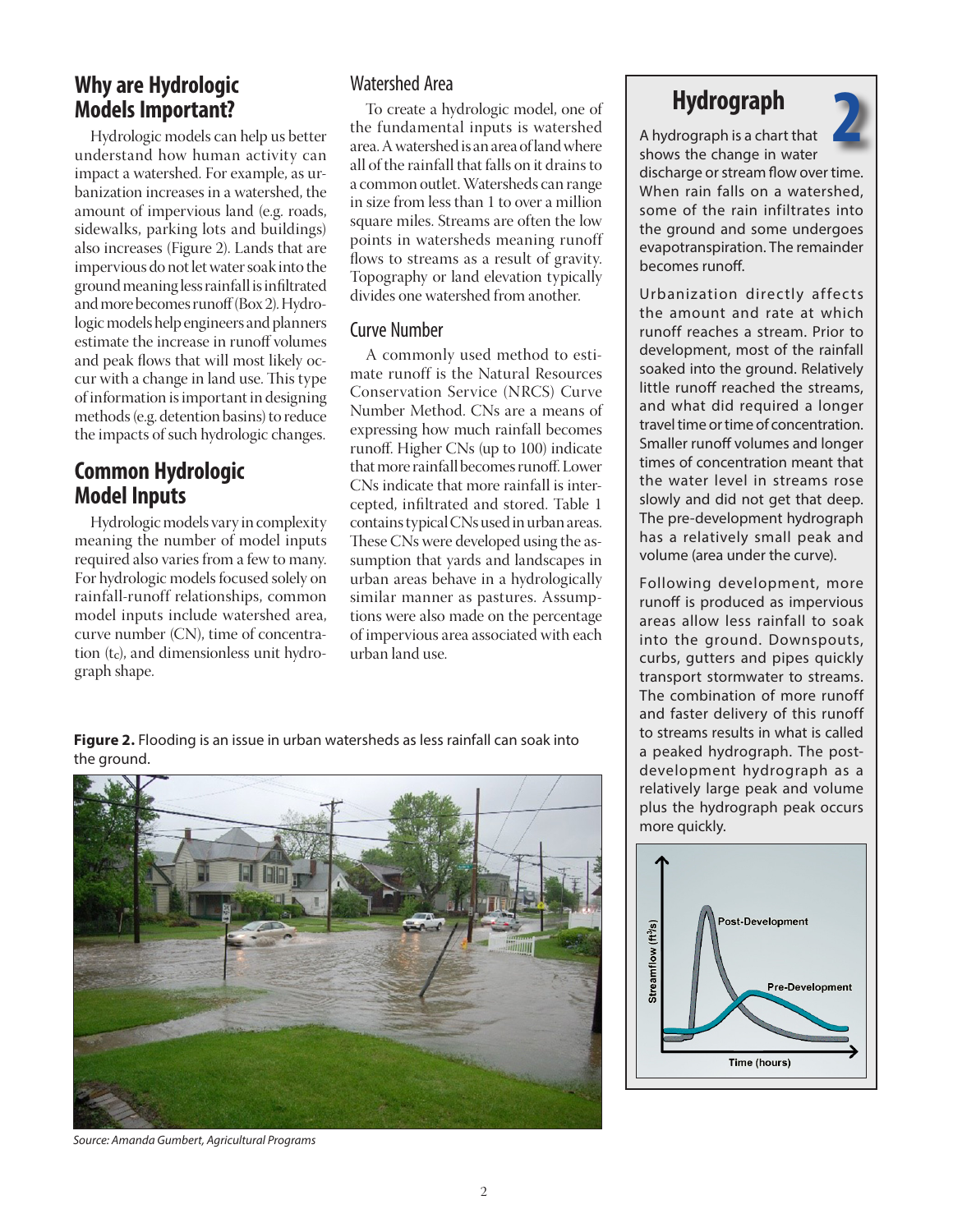#### **Table 1.** Curve numbers<sup>1</sup> (CN) for urban lands.

| <b>Land Use</b>                                            | <b>Hydrologic</b>      | HSG <sup>3</sup> |    |    |    |
|------------------------------------------------------------|------------------------|------------------|----|----|----|
|                                                            | Condition <sup>2</sup> |                  | B  | C  | D  |
| Open space <sup>4</sup>                                    | Poor                   | 68               | 79 | 86 | 89 |
|                                                            | Fair                   | 49               | 69 | 79 | 84 |
|                                                            | Good                   | 39               | 61 | 74 | 80 |
| Paved parking lots, roofs, driveways, etc.                 |                        | 98               | 98 | 98 | 98 |
| Commercial and business districts<br>(85% impervious area) |                        | 89               | 92 | 94 | 95 |
| Industrial districts (72% impervious area)                 |                        | 81               | 88 | 91 | 93 |
| Residential district (1/4 acre lots, 38% impervious)       |                        | 61               | 75 | 83 | 87 |

<sup>1</sup> Antecedent moisture condition II (average runoff condition) and  $I_a=0.2S$ . Current recommendations are to use an  $I_a$ =0.05S which will result in lower CNs with runoff beginning at lower rainfall depths.<br>To convert CNs developed with  $I_a$ =0.2S to equivalent CNs with  $I_a$ =0.05S, use Equation 1.

<sup>2</sup> Hydrologic condition refers to factors that affect infiltration and runoff such as canopy cover, vegetation density, and surface roughness.

<sup>3</sup> Hydrologic soil group (HSG) is a grouping of soils based on their minimum infiltration rate after prolonged wetting.

4 Poor: Grass cover <50%; Fair: grass cover 50-70%; Good: grass cover >75%.

*Source: Natural Resources Conservation Service*

Both land use and soil type affect the CN of a watershed. The more impervious area in a watershed, the higher the CN. Soils are categorized into one of four hydrologic soil groups (HSG) based on their ability to infiltrate water after a prolonged wetting (Table 2). Since watersheds are heterogeneous, meaning land use and soil types are not the same throughout a watershed, a geographical information system program (GIS) such as ArcMap is useful to compute an area weighted CN for the entire watershed. An example for computing runoff volumes using the curve number method is provided (Box 3).

#### **Table 2.** Typical infiltration rates for soil types.

| HSG <sup>1</sup> | <b>Soil Texture</b>                                            | <b>Infiltration</b><br><b>Rate</b> (in/hr) |
|------------------|----------------------------------------------------------------|--------------------------------------------|
| A                | Sand, loamy sand,<br>sandy loam                                | >0.30                                      |
| B                | Silt Ioam, Ioam                                                | $0.15 - 0.30$                              |
| C                | Sandy clay loam                                                | $0.05 - 0.15$                              |
| D                | Clay loam, silty clay<br>loam, sandy clay,<br>silty clay, clay | < 0.05                                     |

1 Hydrologic soil group (HSG) is a grouping of soils based on their minimum infiltration rate after prolonged wetting.

*Source: Natural Resources Conservation Service*

# **Curve Number Example**

### Time of Concentration

Time of concentration is defined as the time it would take for a drop of water, at the most hydrologically distant or remote location in the watershed, to reach the watershed outlet. Land use changes such as urbanization can reduce the time of concentration meaning runoff will reach streams more quickly. This reduction in the time of concentration is due to the storm sewer system which conveys runoff quickly through a series of underground pipes to streams. A shorter time of concentration means that water levels in streams will rise quickly during rainfall events.

Jim wants to determine the amount of runoff produced from 1-year 24-hour rainfall event at a 5 ac residential district in Fayette County, Kentucky. Soils at the project site are Bluegrass-Maury silt loam. Using the Rainfall Frequency Values for Kentucky, Engineering Memorandum No. 2, Jim determines the 1-year 24-hour rainfall depth is 2.6 in. Assume an  $I_a=0.05$ . **3**

**Step 1:** Determine the HSG Using Table 2, the HSG for a silt loam is B.

#### **Step 2:** Convert CN

From Table 1, the CN for a residential lot with soils in HSG B is 75. However, Table 1 contains CN developed with  $I_a = 0.25$ . To convert the CNs in Table 1 to equivalent CNs ( $I_a$ =0.05S), use Equation 1.

$$
CN_{0.05} = \frac{100}{\left\{1.879\left[\left(\frac{100}{CN_{0.2}}\right) - 1\right]^{1.15} + 1\right\}}
$$

The equivalent CN, with an  $I_a=0.05S$ , is 65.

**Step 3:** Determine Runoff Depth

To determine the runoff depth (Q, in.), compute storage (S, in.) using Equation 2.

$$
S=\frac{1000}{CN}-10
$$

For a CN of 65, S is 5.38 in. Using the rainfall depth (P, in.), compute runoff depth using Equation 3.

$$
Q = \frac{(P - I_a)^2}{(P - I_a + S)}
$$
  

$$
Q = 0 \text{ if } P \ge I_a
$$

Q is 0.70 in.

**Step 4:** Determine Runoff Volume

Convert runoff depth to feet (recall 1 ft=12 in.). Multiply runoff depth by the area of the project site. Runoff volume is 0.29 ac-ft.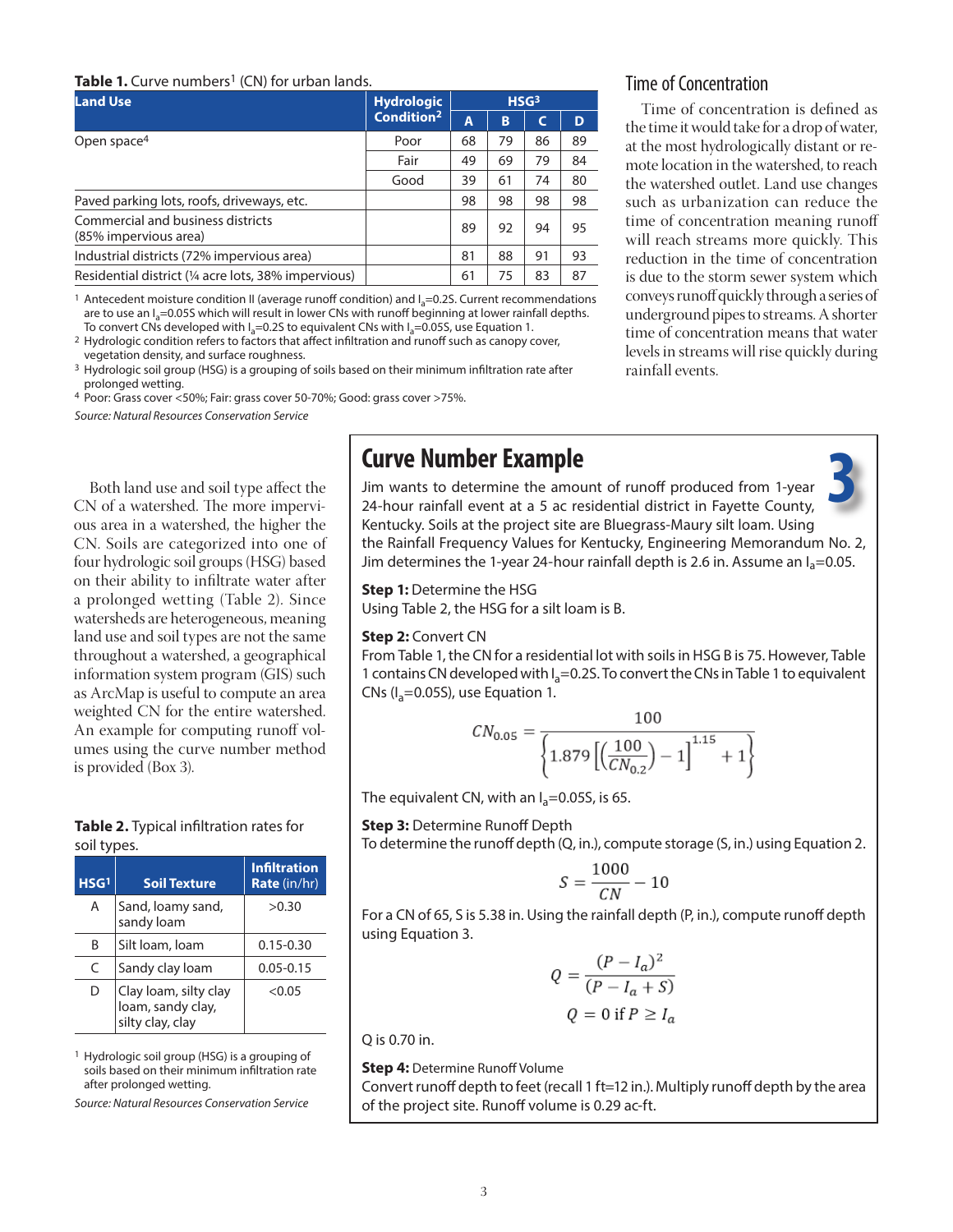#### Dimensionless Unit Hydrograph Shape

A unit hydrograph is a representation of the amount of runoff or discharge that results from a 1 inch rain event falling uniformly over a watershed for a specific period of time. This method assumes that runoff rates are proportional to excess rainfall volumes. A dimensionless unit hydrograph is created by normalizing the unit hydrograph. Normalization is done by dividing discharge by the hydrograph's peak discharge and time by the hydrograph's time to peak (Figure 3). A dimensionless unit hydrograph represents the characteristic shape of many unit hydrographs.

The dimensionless unit hydrograph shape describes the hydrologic response of the watershed. As watersheds vary in land use and shape (e.g. length to width ratio) so do unit hydrographs and thus the resulting dimensionless unit hydrographs. In some watersheds, runoff may quickly reach the outlet thus producing a quick discharge peak while in others a longer amount of time is required for the hydrograph peak to occur.

#### Rainfall

Not all rain events are the same. Rain events vary in depth, duration, frequency, and in how the rainfall is distributed during the storm. Designers can choose to model a design storm (e.g. 2-year 24 hour) or an actual historic rain event.

# **Hydrologic Models**

A number of models are available for modeling hydrology. Each model requires a different set of inputs and has different limitations (Table 3). Some models were designed for use primarily in urban watersheds while others were designed for agricultural ones. Many hydrologic models are also capable of modeling other components such as sediment and nutrients.

| Model <sup>1</sup> | <b>Description</b>                                                                                                                                    | <b>Land Use</b>   | <b>Source</b>                                                                     |
|--------------------|-------------------------------------------------------------------------------------------------------------------------------------------------------|-------------------|-----------------------------------------------------------------------------------|
| <b>AGNPS</b>       | Used to model the effect of watershed<br>management decisions on hydrology,<br>sediment and nutrients                                                 | Agricultural      | U.S. Department of<br>Agriculture, Natural<br>Resources Conserva-<br>tion Service |
| <b>CREAMS</b>      | Used to model nonpoint source pollution<br>(hydrology, erosion/sedimentation and<br>chemistry) and effects of best manage-<br>ment practices          | Agricultural      | U.S. Department of<br>Agriculture, Agri-<br>cultural Research<br>Service          |
| HEC-<br><b>HMS</b> | Used to model hydrologic processes of<br>dendritic watershed (i.e. one with many<br>contributing streams, resembles branches<br>on a tree in pattern) | Multiple<br>types | U.S. Army Corps of<br><b>Engineers</b>                                            |
| SEDCAD             | Used to model alternative surface water,<br>erosion and sediment control systems<br>with a focus on earth-disturbing activities                       | Multiple<br>types | Civil Software De-<br>sign, LLC                                                   |
| <b>SWMM</b>        | Used to model the effect of watershed<br>management decisions on hydrology and<br>pollutant loads                                                     | Urban             | U.S. Environmental<br><b>Protection Agency</b>                                    |
| <b>TR-55</b>       | Used to model hydrology                                                                                                                               | Urban             | U.S. Department of<br>Agriculture, Natural<br>Resources Conserva-<br>tion Service |

#### **Table 3.** Summary of common hydrologic models.

1 AGNPS represents AGricultural Non-Point Source Pollution Model; CREAMS represents Chemicals, Runoff, and Erosion from Agricultural Management Systems; HEC-HMS represents Hydrologic Engineering Center - Hydrologic Modeling System; SEDCAD represents Sediment, Erosion, Discharge by Computer Aided Design; SWMM represents Storm Water Management Model; and TR-55 represents Technical Release 55.

**Figure 3.** Dimensionless unit hydrograph.



<sup>1</sup>q=discharge at time t (ft<sup>3</sup>/s), q<sub>p</sub>=peak discharge (f<sup>t3</sup>/s), t=time (hr),  $t_p$ =time from start of hydrograph to peak discharge (hr).

# **Model Uncertainty (Errors)**

Because models are simplified representations of real-world processes, model output contains a level of uncertainty or error. Oftentimes, model inputs are estimated or measured, and the error associated with these estimates and measurements is reflected in the model output. The use of models in decision making requires some amount of experience (i.e. professional judgement). For example, not all input variables are equally important in a model. While a model may be quite sensitive to changes in one input variable, variations in another may have little effect on the output. Thus a modeler must know which input variables need a greater level of accuracy to improve the quality of the model output.